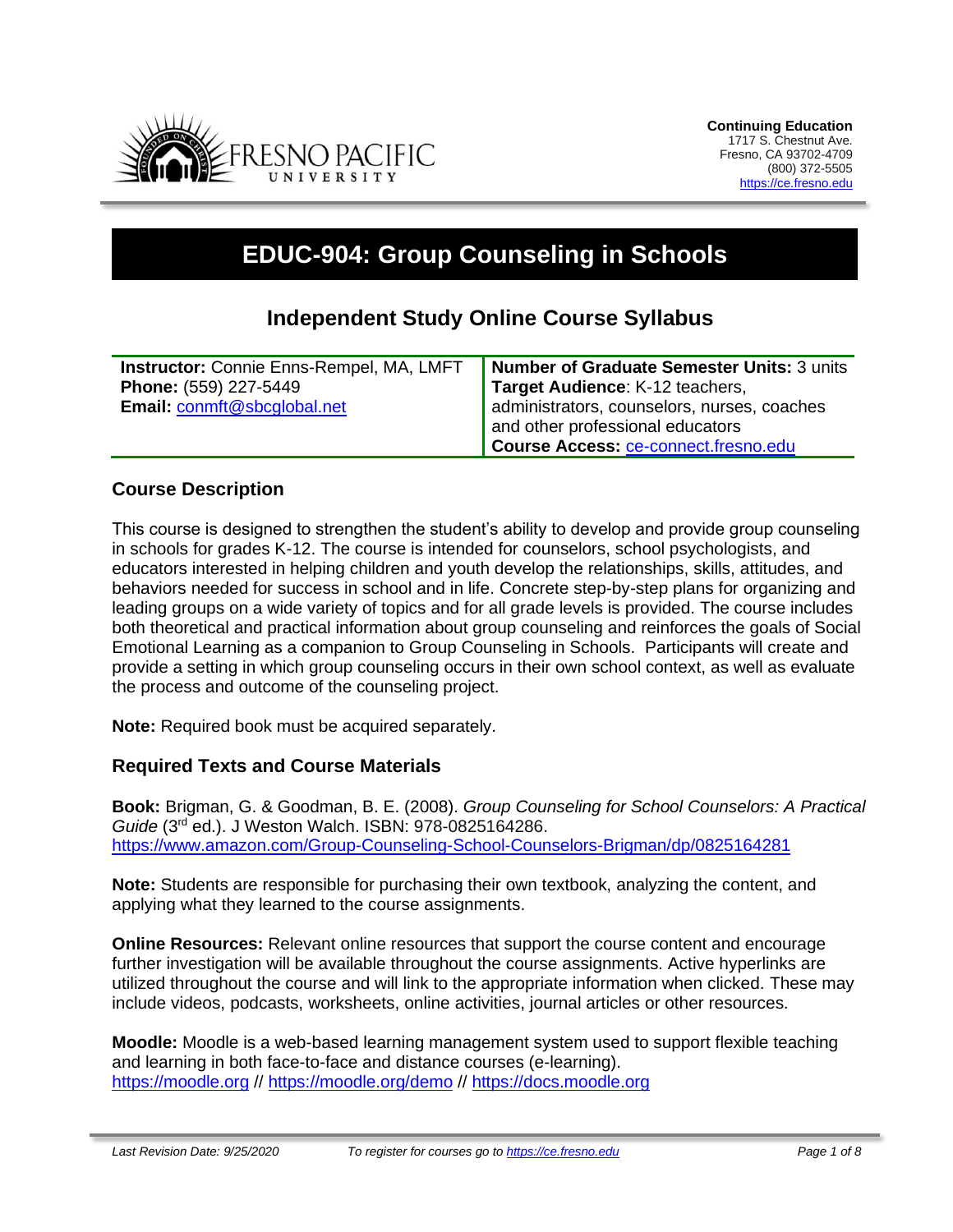# **Course Dates**

Self-paced; students may enroll at any time and take up to one year, from the date of registration, to complete assignments. Students may complete assignments in no less than three weeks for a 3 unit course (one week per unit).

### **National Standards Addressed in This Course**

#### **National Board for Professional Teaching Standards (NBPTS)**

[\(http://www.nbpts.org/standards-five-core-propositions/\)](http://www.nbpts.org/standards-five-core-propositions/)

First published in 1989 and updated in 2016, *[What Teachers Should Know and Be Able to Do](http://www.accomplishedteacher.org/)* articulates the National Board's Five Core Propositions for teaching. The Five Core Propositions comparable to medicine's Hippocratic Oath — set forth the profession's vision for accomplished teaching. Together, the propositions form the basis of all National Board Standards and the foundation for National Board Certification. Course assignments have been designed so students can demonstrate excellence against these professional teaching standards whenever possible.

- Proposition 1: Teachers are committed to students and their learning
- Proposition 2: Teachers know the subject they teach and how to teach those subjects to students
- Proposition 3: Teachers are responsible for managing and monitoring student learning
- Proposition 4: Teachers think systematically about their practice and learn from experience
- Proposition 5: Teachers are members of learning communities

#### **Common Core State Standards (CCSS)** [\(www.corestandards.org\)](http://www.corestandards.org/)

The Common Core State Standards provide a consistent, clear understanding of what students are expected to learn, so teachers and parents know what they need to do to help them. The standards are designed to be robust and relevant to the real world, reflecting the knowledge and skills that our young people need for success in college and careers. With American students fully prepared for the future, our communities will be best positioned to compete successfully in the global economy. College and Career Readiness Anchor Standards define what students should understand and be able to do by the end of each grade span.

# **Continuing Education Student Learning Outcomes (CE-SLO)**

| CE-SLO 1            | Demonstrate proficient written communication by articulating a clear focus,<br>synthesizing arguments, and utilizing standard formats in order to inform and<br>persuade others, and present information applicable to targeted use. |
|---------------------|--------------------------------------------------------------------------------------------------------------------------------------------------------------------------------------------------------------------------------------|
| CE-SLO <sub>2</sub> | Demonstrate comprehension of content-specific knowledge and the ability to<br>apply it in theoretical, personal, professional, or societal contexts.                                                                                 |
| CE-SLO <sub>3</sub> | Reflect on their personal and professional growth and provide evidence of how<br>such reflection is utilized to manage personal and professional improvement.                                                                        |
| CE-SLO 4            | Apply critical thinking competencies by generating probing questions,<br>recognizing underlying assumptions, interpreting and evaluating relevant<br>information, and applying their understandings to the professional setting.     |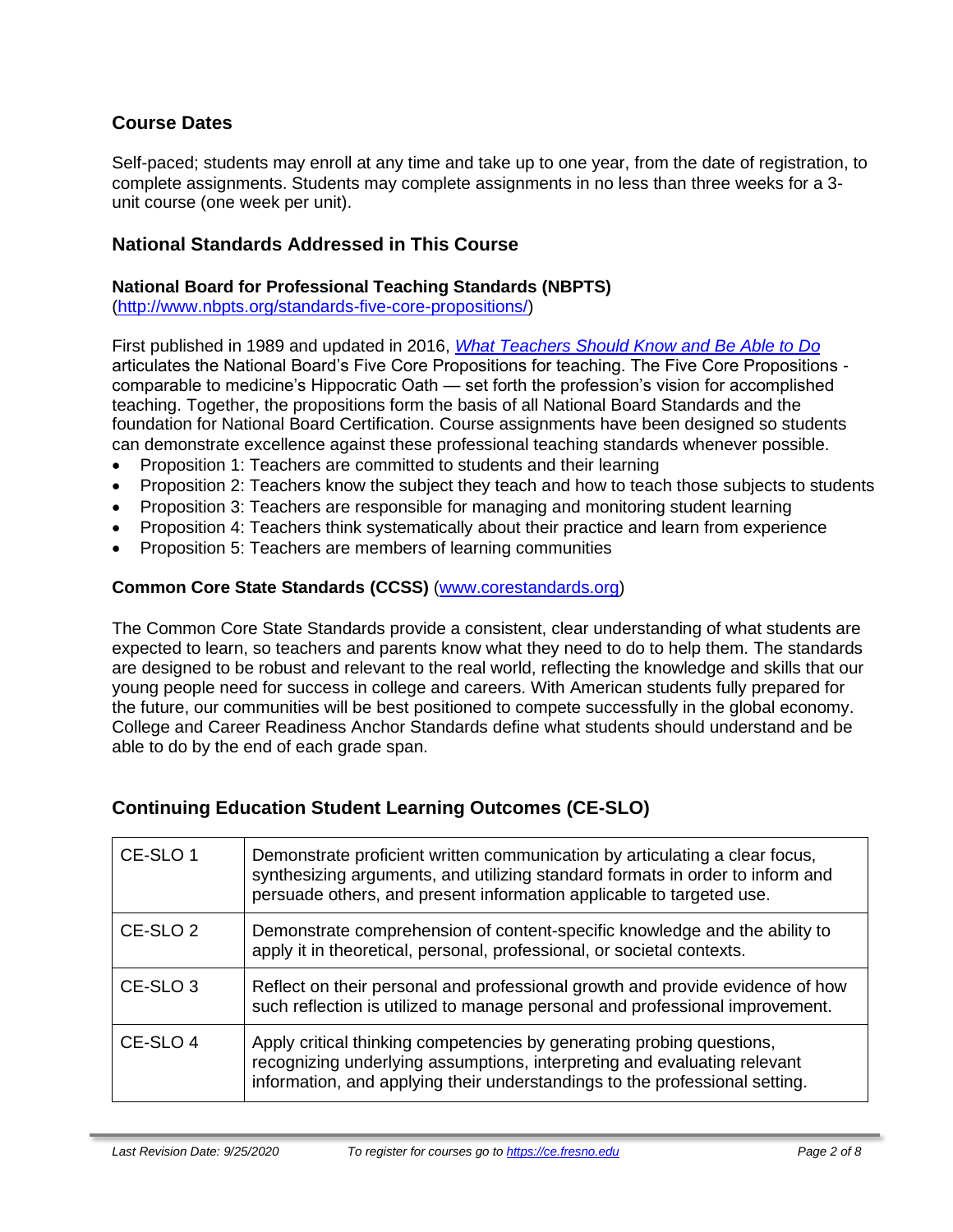| CE-SLO 5 | Reflect on values that inspire high standards of professional and ethical<br>behavior as they pursue excellence in applying new learning to their chosen<br>field.                                                                                                         |
|----------|----------------------------------------------------------------------------------------------------------------------------------------------------------------------------------------------------------------------------------------------------------------------------|
| CE-SLO 6 | Identify information needed in order to fully understand a topic or task, organize<br>that information, identify the best sources of information for a given enquiry,<br>locate and critically evaluate sources, and accurately and effectively share that<br>information. |

# **Course Student Learning Outcomes (C-SLO)**

|    | <b>Student Learning Outcomes for This Course</b><br>By the end of this course student will be better able to:                                                                                                                                                                                                                                                                                                                                                                                                                                                                                                                                                                         | <b>National</b><br><b>Standards</b><br>Addressed* | <b>CE-SLO</b><br>Addressed** |
|----|---------------------------------------------------------------------------------------------------------------------------------------------------------------------------------------------------------------------------------------------------------------------------------------------------------------------------------------------------------------------------------------------------------------------------------------------------------------------------------------------------------------------------------------------------------------------------------------------------------------------------------------------------------------------------------------|---------------------------------------------------|------------------------------|
|    | 1. Increase their understanding of how their professional<br>role relates to meeting the needs through planning<br>and leading counseling groups for K-12.                                                                                                                                                                                                                                                                                                                                                                                                                                                                                                                            | NBPTS 1-4                                         | <b>CEP 1-11</b>              |
|    | 2. Meet the needs of students with a wide variety of<br>academic, social, emotional and behavioral concerns<br>and enhance their skills in talking with them directly<br>and compassionately when helpful and needed, as<br>well as develop specific strategies to address the<br>developmental, cognitive, and emotional stages of<br>their students within the group setting.                                                                                                                                                                                                                                                                                                       | <b>NB TS 1-4</b>                                  | <b>CEP 1-11</b>              |
| 3. | Educate administrators, staff and parents on the value<br>and efficacy of counseling groups in schools and<br>articulate how group counseling fulfills the goals of<br>Social/ Emotional Learning.                                                                                                                                                                                                                                                                                                                                                                                                                                                                                    | <b>NB PTS 1-4</b>                                 | <b>CEP 1-11</b>              |
|    | 4. Address various faith, religious, and cultural concerns,<br>as well as questions related to a variety of topics, such<br>as grief and loss, stress management, social and<br>relationship skills, divorce, growing with disabilities,<br>anger management.                                                                                                                                                                                                                                                                                                                                                                                                                         | NBPTS 1-4                                         | <b>CEP 1-11</b>              |
|    | 5. Address complicated or traumatic life experiences<br>through the group counseling process, depending on<br>the needs of their particular student populations. This<br>may include areas such as coping with grief or loss,<br>such as death, death by suicide, estranged family<br>members, multiple family member deaths, when a<br>student is present at the death, or finds the body.<br>Other areas addressed may be when a student is<br>coping with an alcoholic or drug addicted parent or<br>when a student is dealing with domestic violence<br>issues. Group opportunities for homeless students is<br>also possible to develop through this group counseling<br>course. | <b>NB PTS 1-4</b>                                 | <b>CEP 1-11</b>              |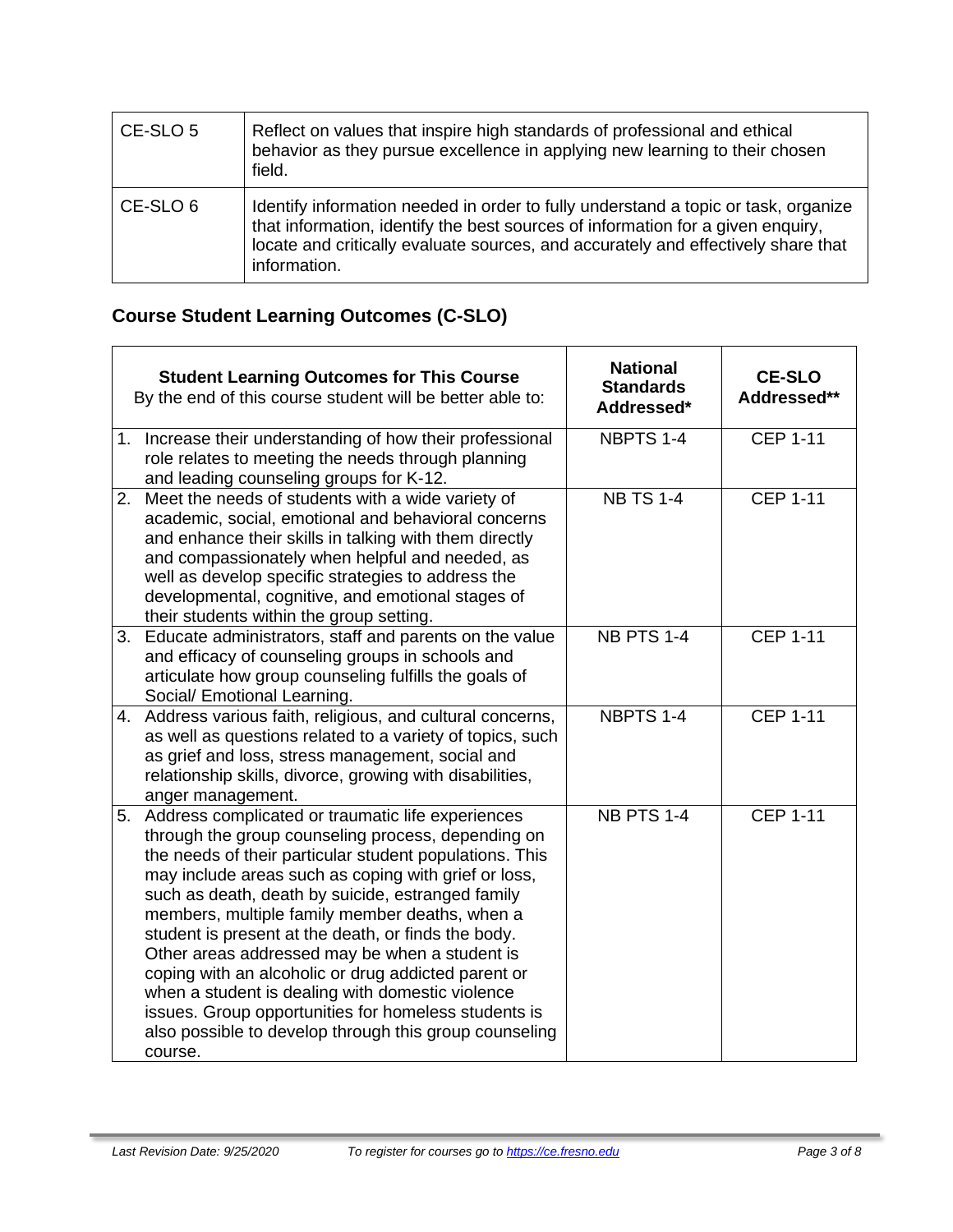| 6. Address the needs of a school community<br>experiencing a shared trauma such as multiple deaths<br>in a community, a school wide crime or loss, death of<br>a parent, or death of a fellow colleague or<br>administrator, crime, national disaster, weather related<br>trauma; or deal with a national issue such as a health<br>crisis or death of a local or federal leader. | <b>NB PTS 1-4</b> | <b>CEP 1-11</b> |
|-----------------------------------------------------------------------------------------------------------------------------------------------------------------------------------------------------------------------------------------------------------------------------------------------------------------------------------------------------------------------------------|-------------------|-----------------|
| 7. Reflect and increase their own understanding of their<br>approach to group counseling, and how their life<br>experiences and personalities influence their<br>preparedness and skills in planning and leading<br>counseling groups in schools.                                                                                                                                 | NBPTS 1-4         | <b>CEP 1-11</b> |

\* Please refer to the section on **National Standards Addressed in This Course**

\*\* Please refer to the section on **Continuing Education Program Student Learning Outcomes**

# **Topics, Assignments, and Activities**

| <b>Module Title</b>              | <b>Module Assignments and Activities</b>                                       | <b>Points</b><br><b>Possible</b><br>for Each<br><b>Assignment</b> |
|----------------------------------|--------------------------------------------------------------------------------|-------------------------------------------------------------------|
| <b>Welcome Module</b>            | Welcome Video<br>$\bullet$<br><b>Course Syllabus</b><br>٠                      |                                                                   |
|                                  | Introduce Yourself Forum<br>$\bullet$                                          |                                                                   |
| Module $1 -$                     | 1.1 Response Questions<br>$\bullet$                                            | 10 pts                                                            |
| Introduction to                  | 1.2 Role, Student population and goals forum<br>٠                              | 5 pts                                                             |
| <b>Group Counseling</b>          | 1.3 Video Resources Response Forum<br>$\bullet$                                | 5 pts                                                             |
| Module $2 -$<br>Responses to the | 2.1 Reading Response Questions for Brigman /<br>$\bullet$<br>Goodman pages 0-5 | 10 pts                                                            |
| Reading                          | 2.2 Reading Response Questions for Brigman /<br>$\bullet$                      |                                                                   |
|                                  | Goodman pages 6-7                                                              | 10 pts                                                            |
|                                  | 2.3 Reading Response Questions for Brigman /                                   |                                                                   |
|                                  | Goodman pages 9-11                                                             | 10 pts                                                            |
|                                  | 2.4 Reading Response Questions for Brigman /<br>$\bullet$                      |                                                                   |
|                                  | Goodman pages 12-13                                                            | 10 pts                                                            |
|                                  | 2.5 Reading Response Questions for Brigman /<br>$\bullet$                      | 10 pts                                                            |
|                                  | Goodman pages 14-18<br>2.6 Instructor Notes Response Forum                     | 5 pts                                                             |
| Module $3-$                      | 3.1 Annotated Bibliography Assignment with 250<br>$\bullet$                    |                                                                   |
| Annotated                        | pages of self-selected reading                                                 | 20 pts                                                            |
| Bibliography                     |                                                                                |                                                                   |
| Module 4 - Group                 | 4.1 Planning and Leading a Counseling Group<br>$\bullet$                       | 40 pts                                                            |
| <b>Counseling Project</b>        | 4.2 Final Reflection Forum<br>$\bullet$                                        | 5 pts                                                             |
| <b>Course Wrap Up</b>            | <b>Course Evaluation</b><br>$\bullet$                                          |                                                                   |
| Grading and                      | <b>Course Completions checkout</b><br>$\bullet$                                |                                                                   |
| Evaluation                       | <b>Grade Request / Transcript Request</b>                                      |                                                                   |
|                                  | <b>TOTAL POINTS</b>                                                            | <b>140 pts</b>                                                    |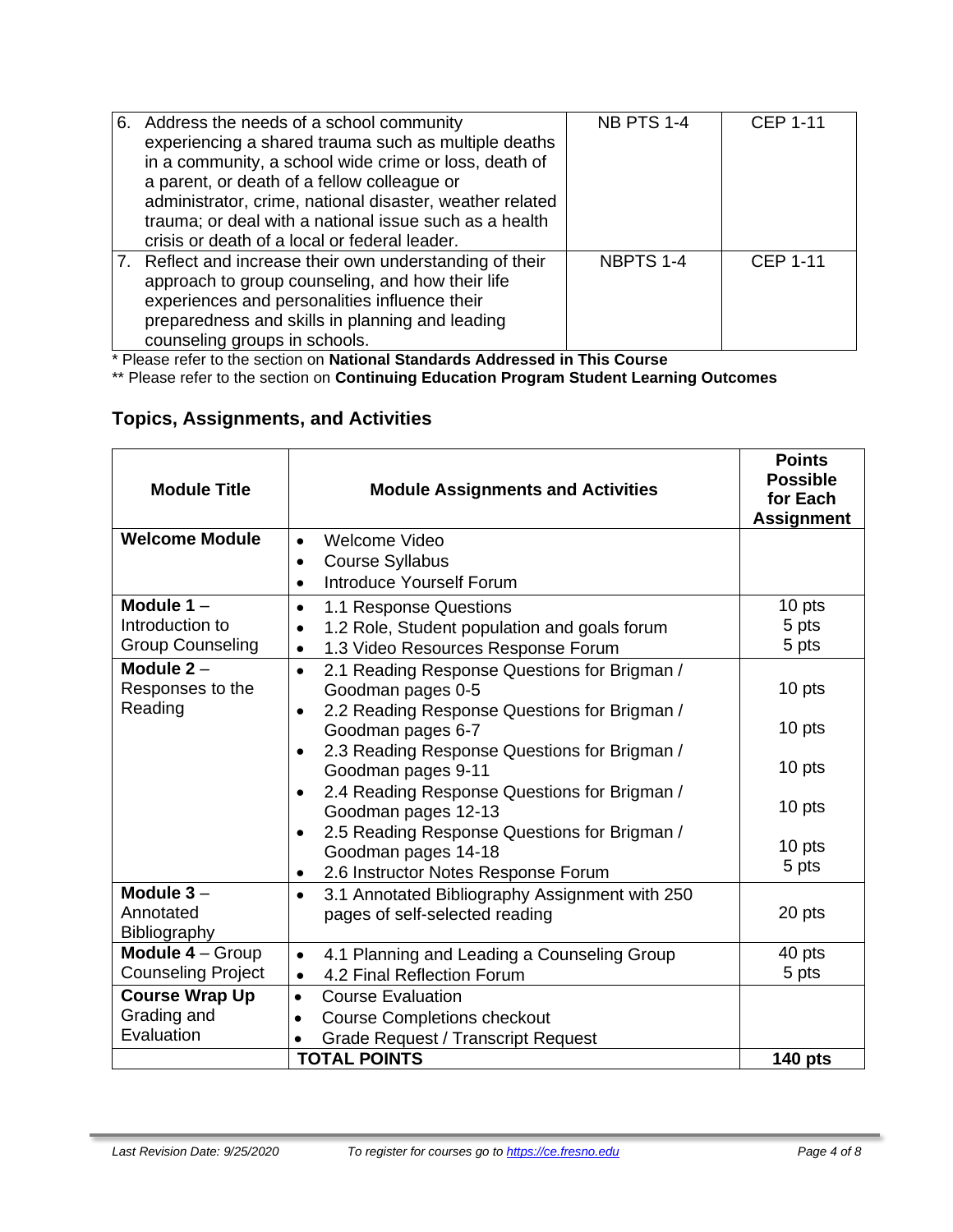# **Grading Policies, Rubrics, and Requirements for Assignments**

### **Grading Policies**

- Assignments will be graded per criteria presented in the course rubrics.
- $A = 90-100\%$  and  $B = 80-89\%$ , (anything below 80% will not receive credit.)
- The discernment between an A or a B letter grade is at the discretion of the instructor based on the quality of work submitted (see course rubrics).
- Coursework falling below a B grade will be returned with further instructions.
- All assignments must be completed to receive a grade and are expected to reflect the quality that teacher-training institutions require of professional educators. If completed assignments do not meet this standard, students will be notified with further instructions from the instructor.

| Grade     | <b>Percent</b> | <b>Description</b> | <b>Rubric</b>                                                                                                                                                                                   |
|-----------|----------------|--------------------|-------------------------------------------------------------------------------------------------------------------------------------------------------------------------------------------------|
| A         | 90-100%        | Excellent          | Meets all course / assignment requirements with<br>significant evidence of subject mastery and<br>demonstration of excellent graduate level<br>professional development scholarship.            |
| В         | 80-89%         | Very Good          | Adequately meets criteria for all course/assignment<br>requirements - demonstrates subject competency<br>with very good graduate level professional<br>development scholarship.                 |
| <b>NC</b> | Below 80%      | Unacceptable       | Does not meet the minimum criteria for all<br>course/assignment requirements and demonstrated<br>little, if any, evidence of acceptable graduate level<br>professional development scholarship. |

#### **Grading Rubrics**

#### **Writing Requirements**

- **Superior:** Writing is clear, succinct, and reflects graduate level expectations. Clearly addresses all parts of the writing task. Maintains a consistent point of view and organizational structure. Include relevant facts, details, and explanations.
- **Standard:** Writing is acceptable with very few mistakes in grammar and spelling. Addresses most parts of the writing task. Maintains a mostly consistent point of view and organizational structure. Include mostly relevant facts, details, and explanations.
- **Sub-standard:** Writing contains noticeable mistakes in grammar and spelling. Does not address all parts of the writing task. Lacks a consistent point of view and organization structure. May include marginally relevant facts, details, and explanations.

#### **Lesson Plan Requirements**

- **Superior:** Instructional goals and objectives clearly stated. Instructional strategies appropriate for learning outcome(s). Method for assessing student learning and evaluating instruction is clearly delineated and authentic. All materials necessary for student and teacher to complete lesson clearly listed.
- **Standard:** Instructional goals and objectives are stated but are not easy to understand. Some instructional strategies are appropriate for learning outcome(s). Method for assessing student learning and evaluating instruction is present. Most materials necessary for student and teacher to complete lesson are listed.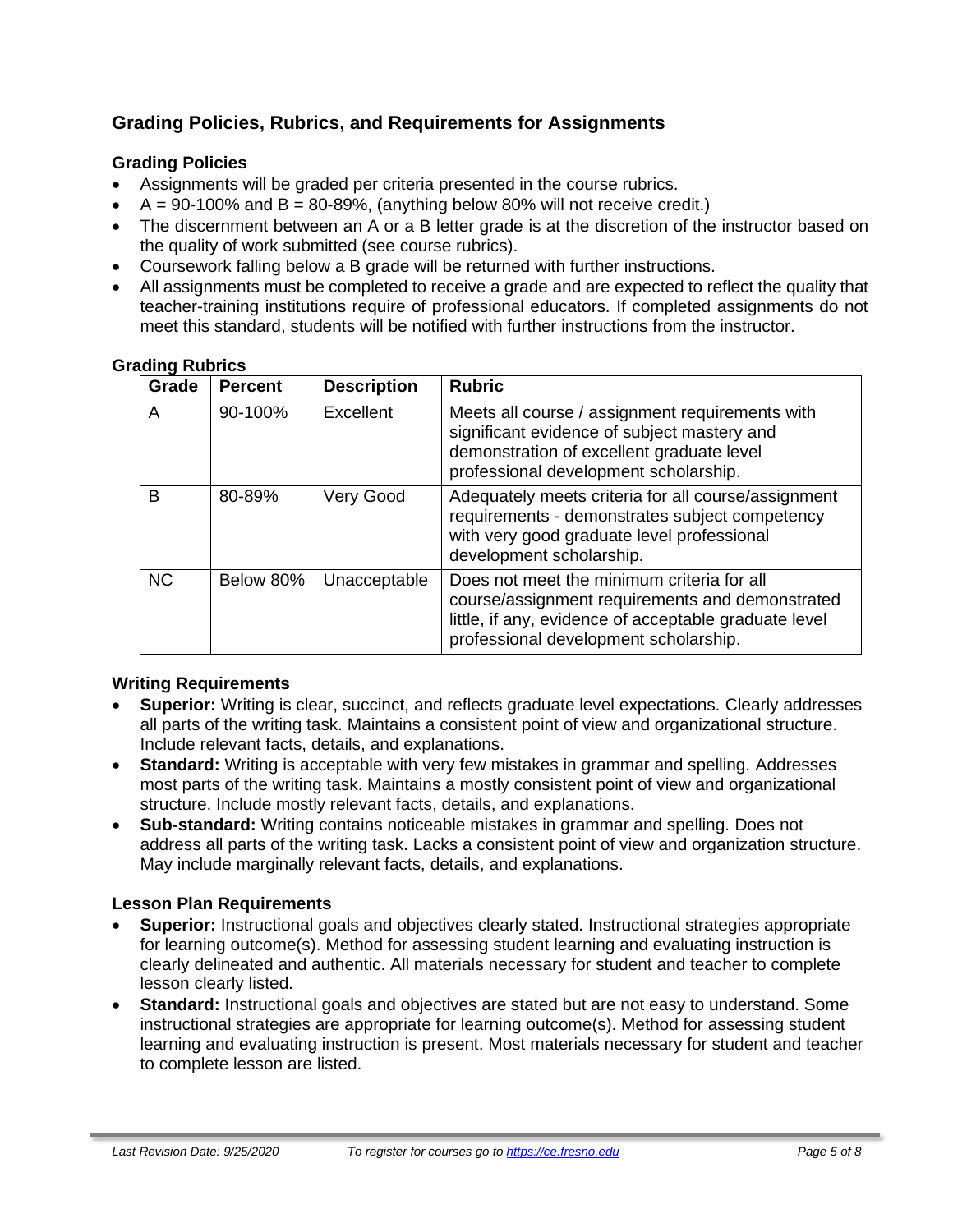• **Sub-standard:** Instructional goals and objectives are not stated. Learners cannot tell what is expected of them. Instructional strategies are missing or strategies used are inappropriate. Method for assessing student learning and evaluating instruction is missing. Materials necessary for student and teacher to complete lesson are missing.

# **Forum Requirements**

- **Superior:** Response was at least 1 page (3 fully developed paragraphs) in length. Thoroughly answered all the posed questions, followed all the assignment directions, proper grammar and no spelling errors. Language is clear, concise, and easy to understand. Uses terminology appropriately and is logically organized.
- **Standard:** Response was ½ to 1 page in length (2-3 fully developed paragraphs). Answered all the questions but did not provide an in-depth analysis, followed most of the assignment directions, proper grammar and no spelling errors. Language is comprehensible, but there a few passages that are difficult to understand. The organization is generally good.
- **Sub-standard:** Response was less than ½ page in length (1 paragraph). Did not answer all the required questions and/or statements or responses were superficial, vague, or unclear, did not follow the assignment directions, many grammar and spelling errors. Is adequately written, but may use some terms incorrectly; may need to be read two or more times to be understood.

# **Instructor/Student Contact Information**

Throughout the course participants will be communicating with the instructor and their classmates on a regular basis using asynchronous discussion forums. A virtual office is utilized for class questions and students are provided with instructor contact information in the event they want to make email or phone contact. In addition, students are encouraged to email or phone the instructor at any time. Students will also receive feedback on the required assignments as they are submitted.

# **Forums**

Participation is an important expectation of this course and all online courses. Online discussions promote reflection and analysis while allowing students to appreciate and evaluate positions that others express. While students may not be engaging with the same students throughout this course they will be expected to offer comments, questions, and replies to the discussion question whenever possible. The faculty role in the discussion forum is that of an observer and facilitator.

#### **Coursework Hours**

Based on the Carnegie Unit standard, a unit of graduate credit measures academic credit based on the number of hours the student is engaged in learning. This includes all time spent on the course: reading the textbook, watching videos, listening to audio lessons, researching topics, writing papers, creating projects, developing lesson plans, posting to discussion boards, etc. Coursework offered for FPU Continuing Education graduate credit adheres to 45 hours per semester unit for the 900-level courses. Therefore, a student will spend approximately 90 hours on a typical 2-unit course or 135 hours on a typical 3-unit course.

# **Services for Students with Disabilities**

Students with disabilities are eligible for reasonable accommodations in their academic work in all classes. In order to receive assistance, the student with a disability must provide the Academic Support Center with documentation, which describes the specific disability. The documentation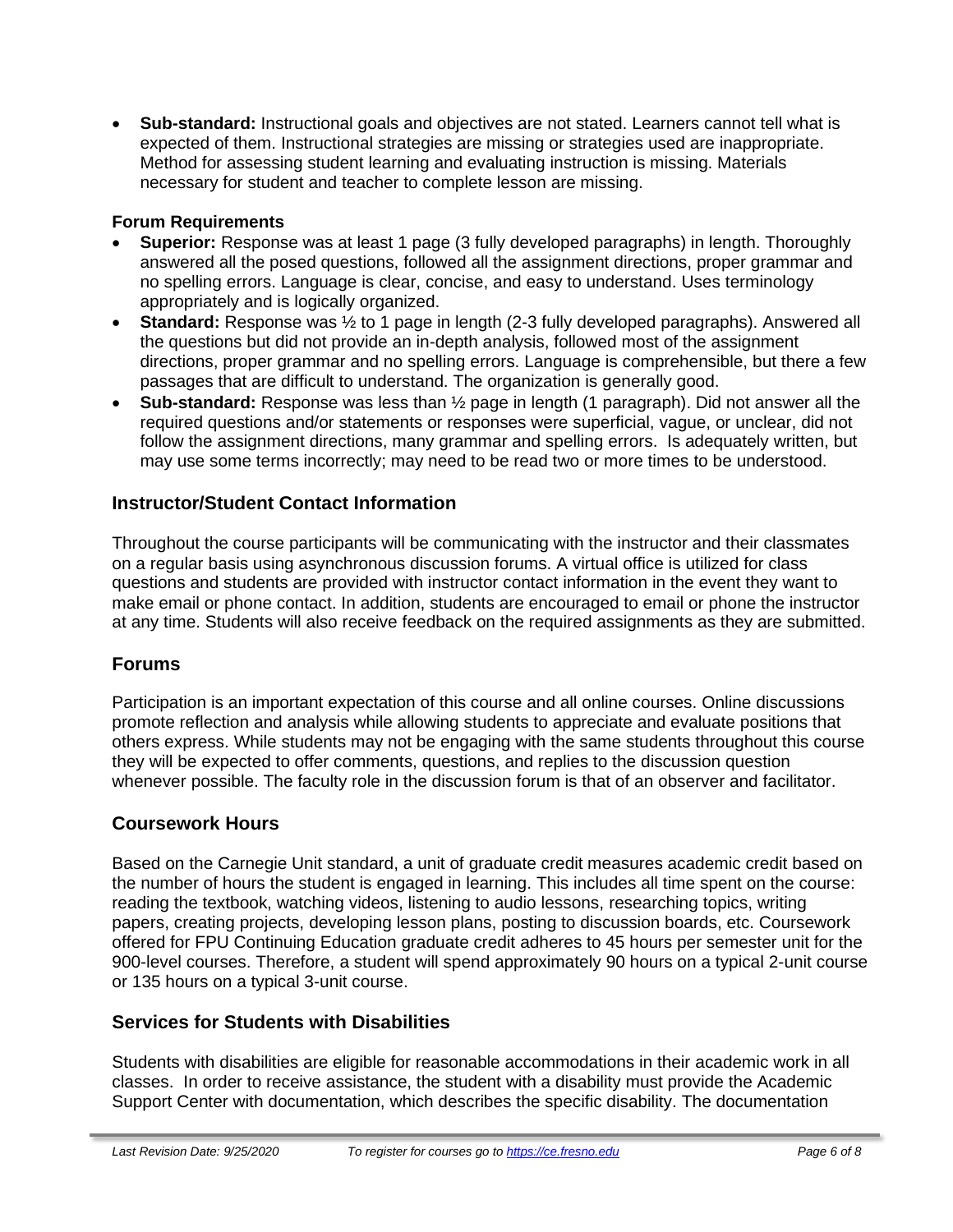must be from a qualified professional in the area of the disability (i.e. psychologist, physician or educational diagnostician). Students with disabilities should contact the Academic Support Center to discuss academic and other needs as soon as they are diagnosed with a disability. Once documentation is on file, arrangements for reasonable accommodations can be made. For more information and for downloadable forms, please go to [https://www.fresno.edu/students/academic](https://www.fresno.edu/students/academic-support/services-students-disabilities)[support/services-students-disabilities.](https://www.fresno.edu/students/academic-support/services-students-disabilities)

# **Plagiarism and Academic Honesty**

All people participating in the educational process at Fresno Pacific University are expected to pursue honesty and integrity in all aspects of their academic work. Academic dishonesty, including plagiarism, will be handled per the procedures set forth in the Fresno Pacific University Catalogue <https://www.fresno.edu/students/registrars-office/academic-catalogs>

# **Technology Requirements**

To successfully complete the course requirements, course participants will need Internet access, can send and receive email, know how to manage simple files in a word processing program, and have a basic understanding of the Internet. Please remember that the instructor is not able to offer technical support. If you need technical support, please contact your Internet Service Provider.

**Moodle:** This course will be delivered totally online. Moodle is a learning management system that provides students access to online resources, documents, graded assignments, quizzes, discussion forums, etc. Moodle is easy to learn and has a friendly user interface. To learn more about Moodle, go to [https://docs.moodle.org/33/en/Student\\_FAQ.](https://docs.moodle.org/33/en/Student_FAQ) There are also some student tutorials on the Center for Online Learning website at Fresno Pacific University - [https://col.fresno.edu/student.](https://col.fresno.edu/student)

**Moodle Site Login and Passwords:** Students will need to have internet access to log onto [https://ce-connect.fresno.edu.](https://ce-connect.fresno.edu/) The username and password numbers for Moodle access will be sent to you by the university using the email address you submitted at the time of registration. The instructor will then contact you with a welcome communication. If you need help with your username and password recovery, please contact the Continuing Education office at (800) 372- 5505 or (559) 453-2000 during regular office hours - Mon-Fri 8:00 am to 5:00 pm. or email them at [prof.dev@fresno.edu.](mailto:prof.dev@fresno.edu)

**Getting Help with Moodle:** If you need help with Moodle, please contact the Center for Online Learning (COL), by telephone or the website. Help by phone (559) 453-3460 is available Mon-Thurs 8:00 am to 8:00 pm and on Fridays from 8:00 am to 5:00 pm, or by filling out a "Request Services" form at [https://col.fresno.edu/contact/request-services.](https://col.fresno.edu/contact/request-services) Please identify that you are with the "School = Continuing Education".

# **Final Course Grade and Transcripts**

When all work for the course has been completed, students will need to logon to the Continuing Education website [\(https://ce.fresno.edu/my-account\)](https://ce.fresno.edu/my-account) and "Request Final Grade". Once the instructor receives the requests and submits the grade online, students may log back in to view their Final Grade Report or order transcripts online. Please allow at least two weeks for the final grade to be posted. For more information, see the Continuing Education Policies and Procedures at [https://ce.fresno.edu/ce-policies-and-procedures.](https://ce.fresno.edu/ce-policies-and-procedures)